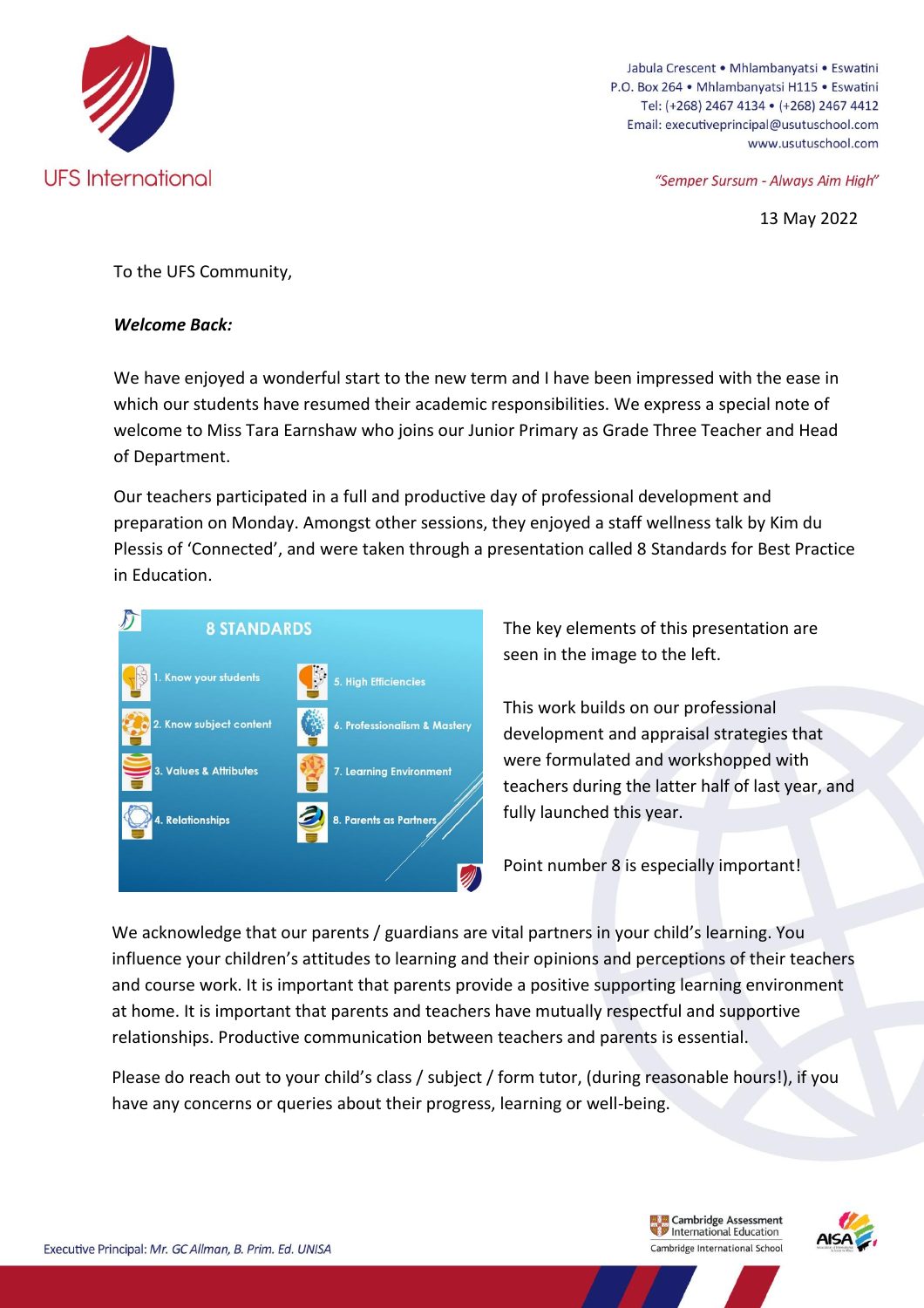#### *Events to Diarise:*

This will be a busy term with many events and a few new exciting developments. Firstly, please be reminded of the *Star Paint Colour Dash* that will be held on Saturday 21 May, 08h00.

We have been busy over the course of the past few weeks researching the school's history, and developing our records and archives. There are many pieces of the jigsaw that are missing in our records and understanding, but as we reach out to alumni and past staff members, we are beginning to close the gaps.

Having a clear understanding of one's history is important for context and understanding. Legacy is fundamental to what it is to be human. Working within an environment that has rich legacy provides a strong sense of belonging and pride. Working to create a legacy is an important element of living a meaningful life. Exploring, and learning to value an organisation's legacy helps build relationships and communities and fosters belief in the capacity of the human spirit!

It is partially on the basis of this thinking, that we will be hosting our inaugural Founders' Day on the 3 rd of June.

A few of the objectives of our Founders' Day are:

- To honour the school's founders.
- To acknowledge all who have contributed to the school, past and current.
- To give our students an event where a degree of decorum, gratitude and commitment is facilitated.
- To help nurture a sense of pride and legacy.
- To establish a few meaningful traditions.
- And finally, to begin naming certain areas of the school.

Parents are welcome to attend! Please RSVP as per the invitation above so that we can ensure sufficient seating is available.

### *School Uniforms:*

The fitting of the new school uniform skirt items is almost complete. On Friday the 20<sup>th</sup> of May, all parents will receive an order and sizing form that will indicate the following:

- How to access and order uniform items online.
- Sizes to be selected on the online ordering platform.
- Which items are ordered online and which items can be purchased through general commercial clothing retailers.



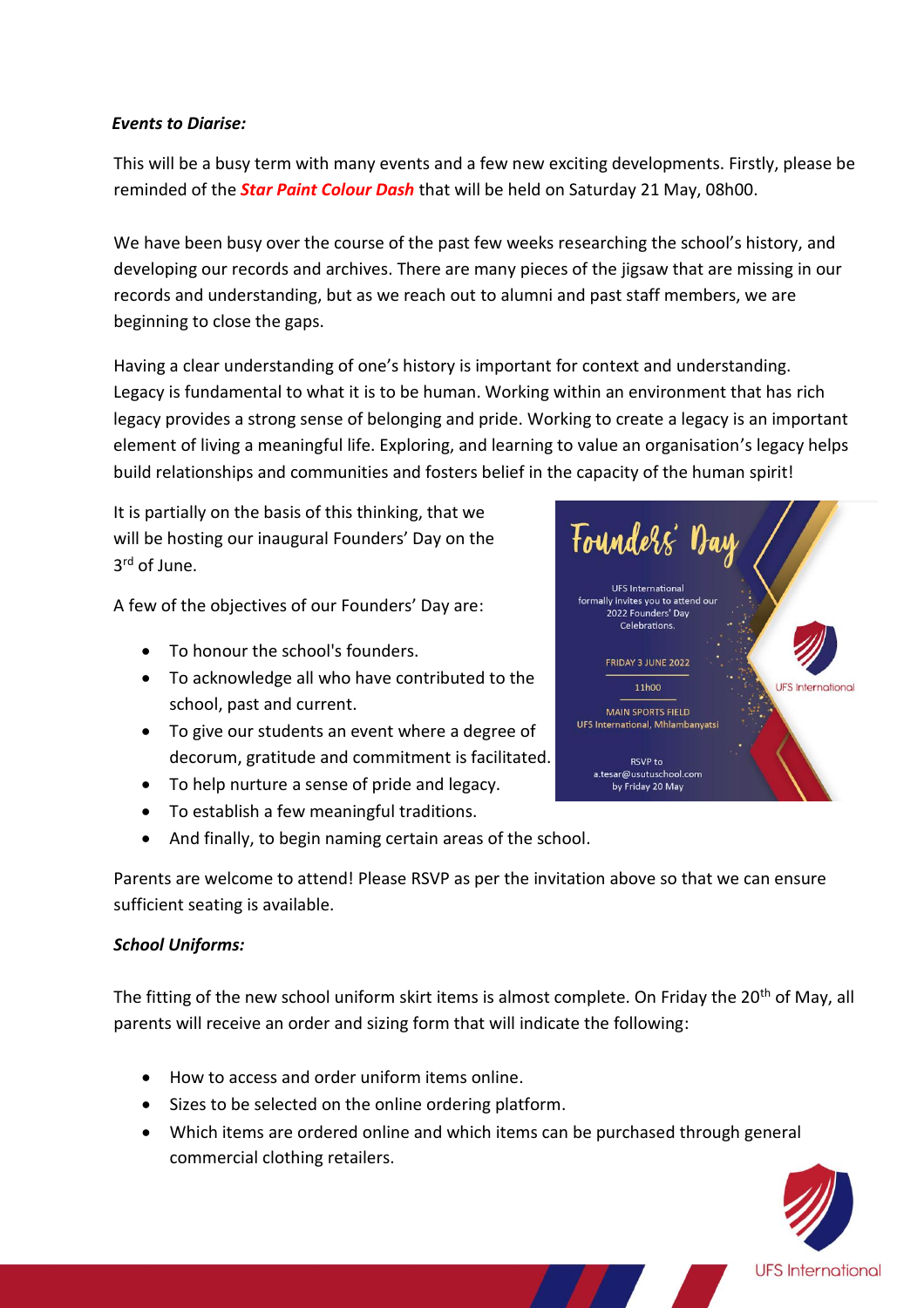Orders will need to be completed by the  $27<sup>th</sup>$  of May. This provides enough time for the manufacturers to complete orders and deliver the items to school. We will thus be in school uniform from Monday the 4<sup>th</sup> of July.

## *House T-Shirts:*

Please note that House T-Shirts are available in the uniform shop and that all students will be required to have these and a standard pair of white sports shorts by Monday the 30<sup>th</sup> of May. These shorts are readily available in clothing stores. Parents of Primary School students are kindly requested to complete and return the reply form which will be sent home in your child's Communication Book, by Friday 20 May. High School students are invited to visit the school shop and to sign for their shirt. The cost thereof will be billed to school accounts.

# *Community Engagement:*

As we seek to develop parent and community engagement opportunities, numerous initiatives are underway and are beginning to take shape.

One such exciting development is the commencement of evening community sports organised by, and hosted at UFS international. We acknowledge that sporting and recreational opportunities are somewhat limited in our village and we acknowledge the tremendous value that rests in families jointly participating in healthy lifestyle activities.

We will thus be launching evening indoor social hockey games for members of our community. These will take place on a Friday night from 17h00. If you and your family would like to play on a regular and committed basis during Term 2, you are invited to establish a team of 5, give your team a name and email Mr Mushavi at *t.mushavi@usutuschool.com* to register your interest and to be placed on the mailing list. The first round of games will take place on Friday 3 June. We wish to thank Ward Rijkenberg for donating the indoor hockey side boards.

The intention is to roll this initiative out to other sports codes such as basketball, netball, 5-a-side football etc.



We have not neglected those members of our community who are less sporty and more creative!

You are invited to uncork your creativity as our High School Art Teacher, Aimelee Richter, takes you step by step through the process of creating your own masterpiece. All art items are supplied. Just bring along your creativity, friends, children and own tipple / soft drinks / hot chocolate!